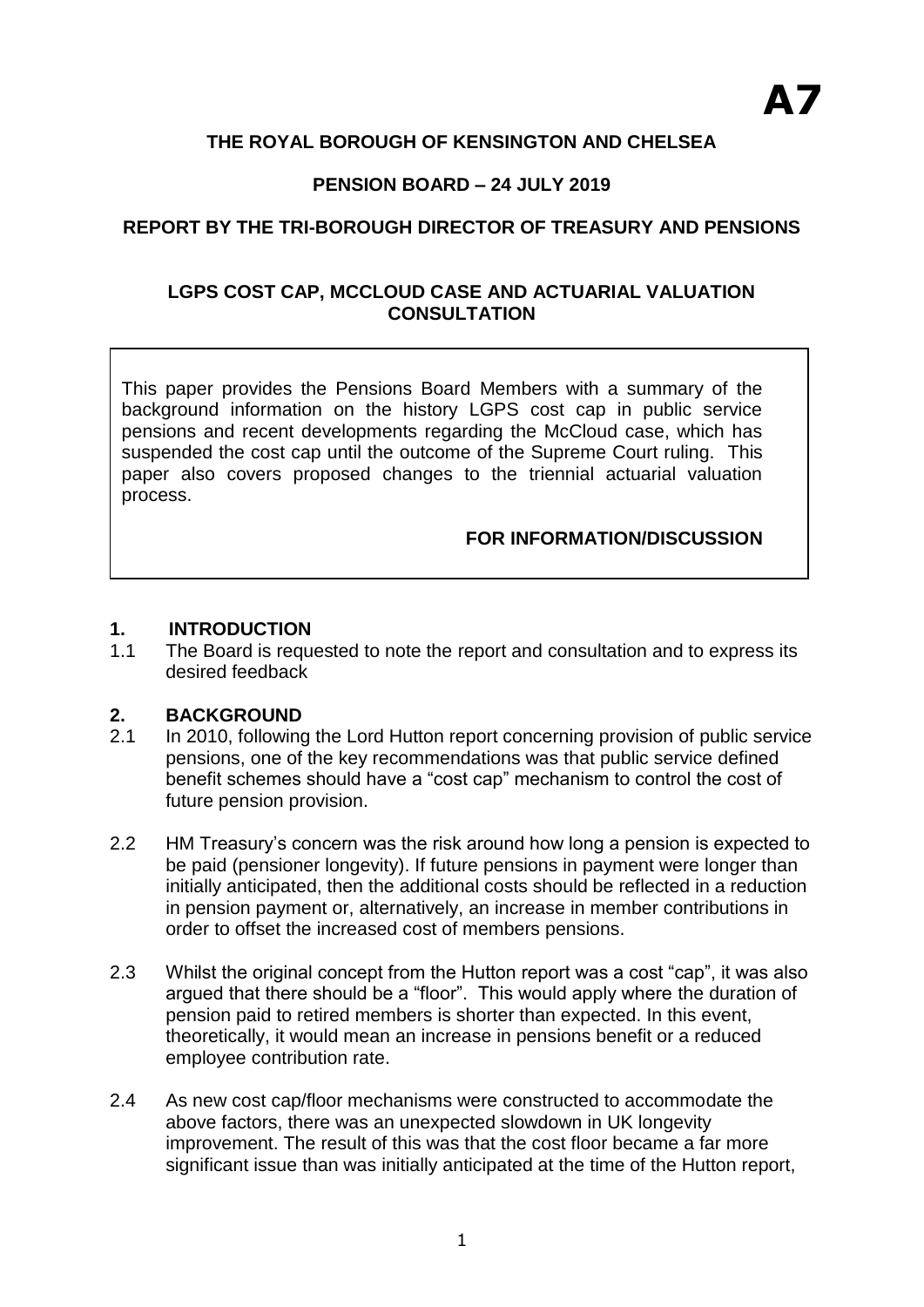as this slowdown in longevity would mean pension payments would not be for as long as initially envisaged.

2.5.1 Whilst the cost cap/floor calculation would normally be underway at this time, the Government Actuaries Department (GAD) has suspended the process, pending the outcome of the McCloud Supreme Court case.

# **3. MCLOUD CASE**

- 3.1 In connection with the cost cap/floor process above, revised actuarial assumptions were implemented to reflect the slowdown in longevity and had nearly reached completion when the Appeal Court judgment of the McCloud case was reached. This is a case where the Appeal Court examined transitional protections offered to judges in the reform of the Judiciary Pension Scheme, which were intended to partially protect them from changes being made to future pension benefits over a transition period.
- 3.2 The reforms to the judges' scheme and protection offered to older judges were found to be age discriminatory, on the basis that younger members of the judges' scheme were offered no such protection. In December 2018, the Appeal Court found against the Government. The Government then appealed the decision to the Supreme Court.
- 3.3 On 27th June 2019, it was announced that the Supreme Court had denied the Government's request to appeal the Appeal Court decision.
- 3.4 The implications of this case are that the transitional changes to public service schemes, when moving from final salary to career average revalued earnings (CARE), are now deemed to be unlawful, mainly on age discrimination grounds.
- 3.5 Following the denial of the Government's request for an appeal, there will now be a further wait for a resolution which will either be imposed by the Employment Tribunal or negotiations which would then be applied to all public sector schemes.
- 3.6 Implications to LGPS pensions following this decision will be backdated to 1 April 2019. As it is unlikely there will be any agreed resolution before the 2019 actuarial valuation is complete, there are several possible ways of treating the cost management process. Fund officers are currently liaising with the fund actuary and the LGPS Scheme Advisory Board will also issue advice in due course.

### 4. **ACTUARIAL VALUATION CONSULTATION**

4.1 The Government has issued a consultation paper which sets out its case for moving to quadrennial valuations from triennial (every four years instead of the current three) in line with the other public service pension schemes. Post 2019, the next valuation is widely expected to be 2024, both for LGPS Funds in England and Wales, and Scotland.